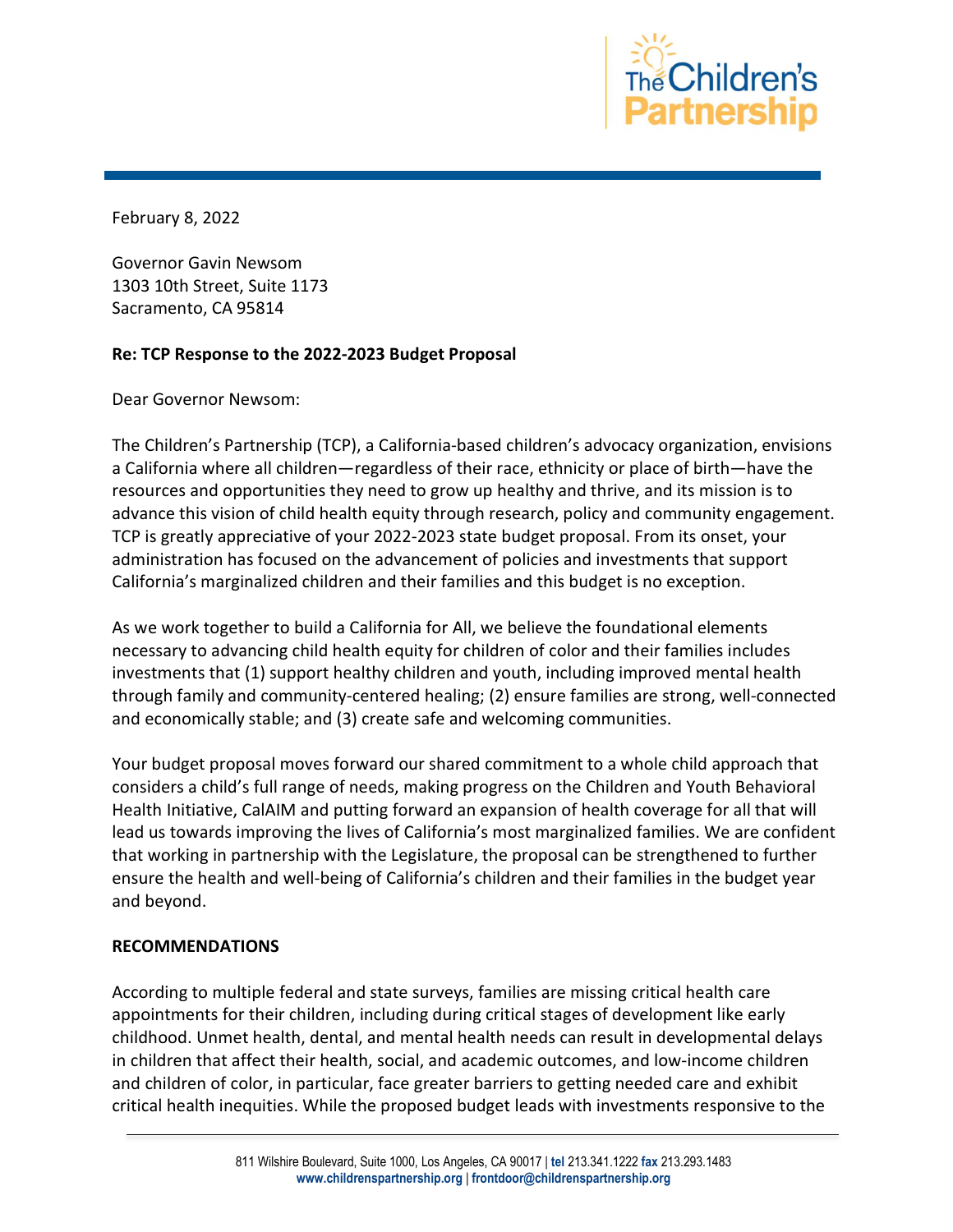continued crises being experienced by children and families, a commitment to healthy children can be further strengthened through additional investments in:

- Early childhood mental health. The Children & Youth Behavioral Health Initiative (CYBHI) offers the promise of transforming and vastly expanding children's mental health services. However, the CYBHI may miss serving the critical needs of infants and toddlers, as the majority of funding directed to programs rely on partnerships with TK-12 school settings. Complementary to the CYBHI, TCP recommends expanding infant and early childhood mental health and trauma-informed care investments with no less than \$250 million in additional General Fund spending on top of the \$4.4 billion approved last year. The proposed \$250 million expansion would serve young children ages 0 to 5 and their families through a variety of community-based interventions, including Infant and Early Childhood Mental Health Consultations (IECMHC), an evidence-based approach that has been identified as a way to address rates of preschool suspension and expulsion, and improves children's social-emotional wellbeing. The expanded investments should also be directed toward early childhood provider training and support so that the spectrum of professionals serving young children and their families can respond to and address the socioemotional and behavioral health needs of young children.
- Multi-year continuous Medi-Cal coverage for children. Providing multi-year coverage for every child until their fifth birthday will remove barriers to enrollment for families and help California effectively respond to Medi-Cal's historically low preventive care rates for children, which the pandemic has further exacerbated. Stable coverage is particularly critical for young children when frequent well-child care is most important for healthy early childhood development. Additionally, this commitment to keeping children covered will help ease the state's efforts to smoothly unwind the public health emergency provisions.
- Funding for community health workers to be trained in child health. With the inclusion of Community Health Workers and Promotores (CHW/P) as a Medi-Cal benefit in the proposed State Plan Amendment (SPA), we look forward to working with the administration to create a dedicated community health worker benefit that is available to all children enrolled in Medi-Cal and works to meet children's unique needs. We are excited about the Governor's additional budget investments to recruit, train and certify 25,000 new community health workers by 2025 in climate health, homelessness and dementia to meet the goal of a more ethnically and culturally inclusive workforce by 2025. However, we also ask for additional funding for CHW/Ps to be recruited, trained and certified in child health in order to address access and equity gaps in children's preventive services and invest upstream to prevent health inequities from occurring later in life.

Additionally, the COVID-19 pandemic continues to disproportionately devastate California's Latinx, Black, Pacific Islander and immigrant families with severe health and economic consequences, disrupting the stability of children and families across the state. Families are their strongest when they are economically stable and connected to resources that support their health and well-being and that of their children. TCP believes the following investments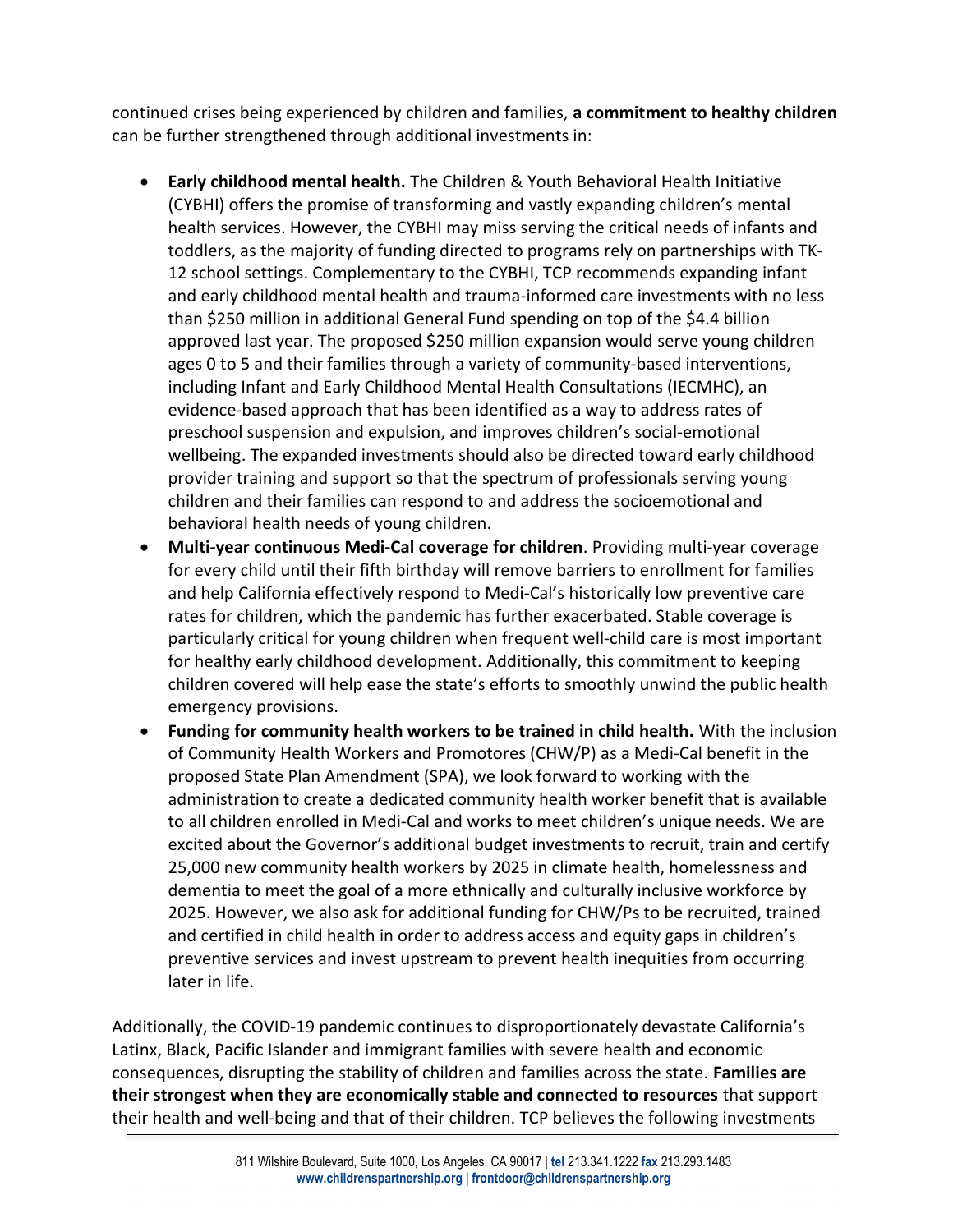are critical responses to the challenging climate experienced by children and families that is further exacerbated by the ongoing COVID-19 pandemic:

 Financial support for children who have lost family members due to COVID-19. As of January 1, 2021, there are estimated to be nearly 20,000 California children who lost at least one parent or primary caregiver to COVID-19 and are left with significantly reduced financial support. These children are in dire need of financial support to recover. We urge the Governor to include funding in the form of tax credits, cash payments, bonds or other vehicles to help support the economic stability of these children.

Finally, children need an environment that is safe, stable and nurturing, and we have the opportunity to improve the multiple systems serving children in order to create more supportive communities. As we envision a better future for all Californians, especially our most impacted communities, we must reimagine where our children grow, play and learn. In doing so, we must reimagine how we fund our education, health care and social systems, and how those systems serve our children and families, in order to create more nurturing environments. Support for safe and welcoming communities can be further strengthened with the following investments:

- Increase access to place-based services and supports. Children are able to thrive when their families have access to the tools and resources necessary for a healthy and nurturing environment in the communities they live. During times of crisis, a team of providers, legal advocates and family specialists offers a family the concrete support and services that address a family's needs and help minimize stress caused by challenges, particularly those that have arisen as a result of the pandemic. The budget should further prioritize communities who face the greatest challenges to their health by increasing access to multi-generational, place-based services and programs like community schools, medical-legal partnerships, wellness centers, school-based health clinics and other models that address myriad child and family needs by coordinating health, education, social and legal services directly where children spend their most time (at schools and early learning and care centers).
- Funding for school-based telehealth guidelines. We applaud your establishment of the Office of School-Based Health in last year's budget. We recommend additional funding for the Office to advance access to mental health services through the creation of statewide telehealth school-based guidelines. Schools are critical settings for provision of health services for students and strengthening their capacity to utilize telehealth will help bring care to where children are. The Office itself was funded at \$700,000 in the 2021-22 budget year, which unfortunately does not provide the resources needed for the development of telehealth guidelines that the office is charged with creating by January 1, 2023, as well as the execution of a meaningful stakeholder process that includes collaboration among multiple departments that serve children, including the Department of Health Care Services.
- Declare racism a public health crisis. Racism continues to shape the conditions in which children live, learn, develop and play and is a barrier to advancing health equity. These declarations are an important first step to advancing racial equity and justice and must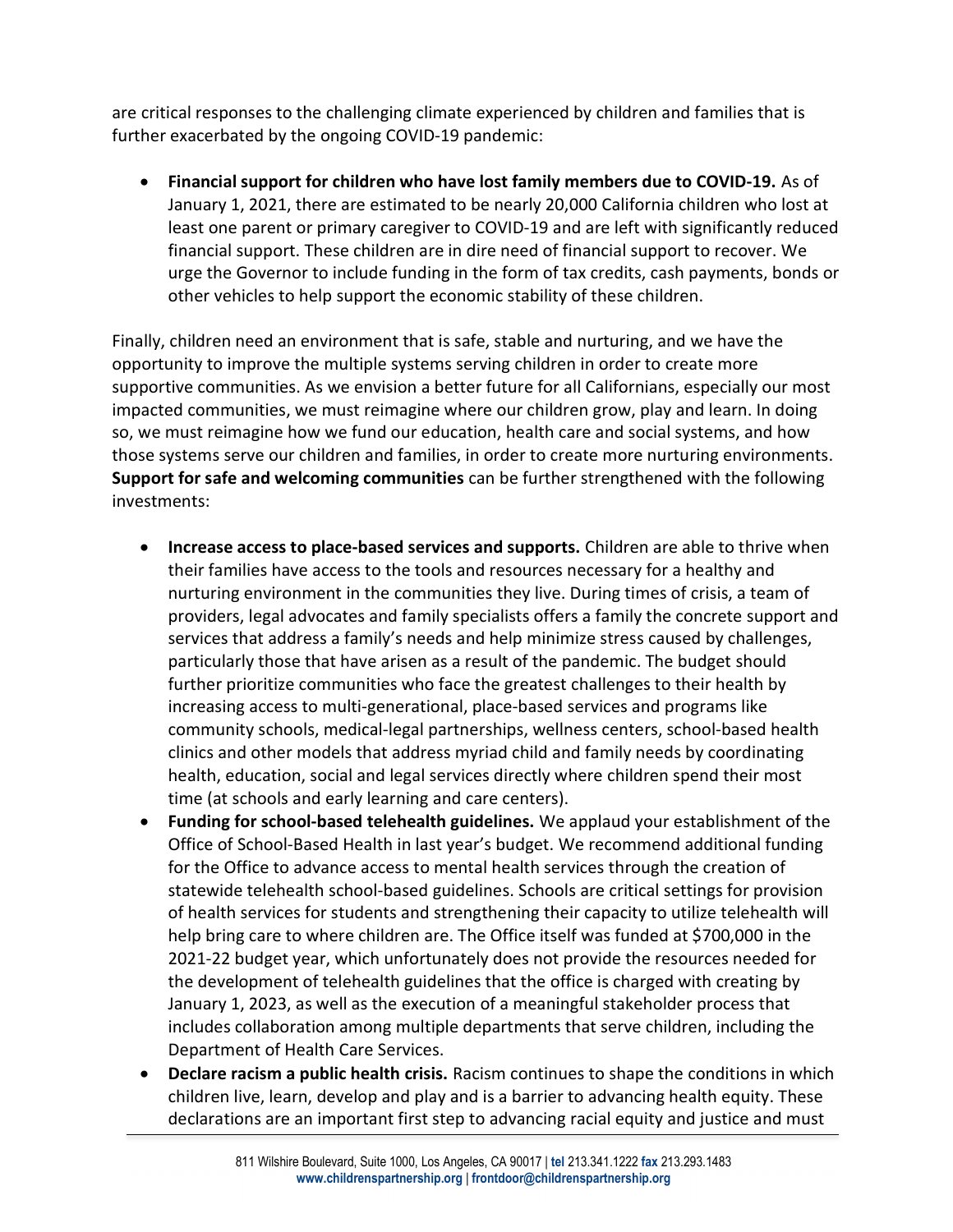be followed by allocation of resources and strategic action. Since 2019, policymakers from more than 50 municipalities and three states have formally highlighted racism as a public health crisis. We urge Governor Newsom to follow their lead and do the same.

## CONTINUING THE COMMITMENT

While we believe our recommendations will strengthen California's commitment to children and families, your 2022-2023 budget proposal is a promising step toward addressing the pressing needs of children and families facing the greatest challenges during this time. As negotiations continue, TCP will work to make sure the following investments remain in the budget package:

- The extension of Adverse Childhood Experiences (ACES) Provider Training with \$135.1 million over three-years to extend Medi-Cal provider training for ACEs screenings. Research tells us that exposure to racism and discrimination act as risk factors for the development of the toxic stress response in a variety of ways. Training those supporting children to identify their needs supports a health care system of prevention and early intervention.
- The elimination of premiums for Medi-Cal children and pregnant individuals, which are critical to promoting continued health care coverage by removing financial obstacles that make it difficult for children and families to keep their coverage.
- The expansion of the Home Visiting Program and the California Black Infant Health Program. The inclusion of \$50 million ongoing General Fund to expand the California Home Visiting Program and the California Black Infant Health Program is a critical investment in addressing support for Black infants and Black mothers who experience the highest rates of mortality compared to other races, regardless of income. Black women are four times more likely than white women to die from complications of pregnancy and birth, and Black infants are almost three times more likely to die than white infants. Strengthening every possible intervention to support Black mothers and babies is vital for California's commitment to equity.
- Support for declining Proposition 56 revenues to promote well-child care. Additional resources in the form of a supplement of \$176 million in General Fund revenues will support a critical workforce for promoting preventive and early interventive services for children. While we work to strengthen access and equity in Medi-Cal, continuation of these incentive payments can increase childhood screenings and well-child visits, where immunizations often occur, at a time when children's preventive care is lagging.
- Universal access to health coverage for all income-eligible Californians regardless of their immigration status. In 2015, California removed immigration status as an eligibility barrier for Californian children to access full-scope Medi-Cal. The success of Health4All Kids has ensured that over 250,000 children have enrolled in life-saving, comprehensive health coverage. However, the adults they rely on continue to lack access to health care. This reality has tremendous health and economic impacts on California children, where nearly 1 in 6 have at least one undocumented parent, and whose health often mirrors the health of their parents and caregivers. California's health care system is stronger and more cost-efficient when we detect and treat preventable conditions early.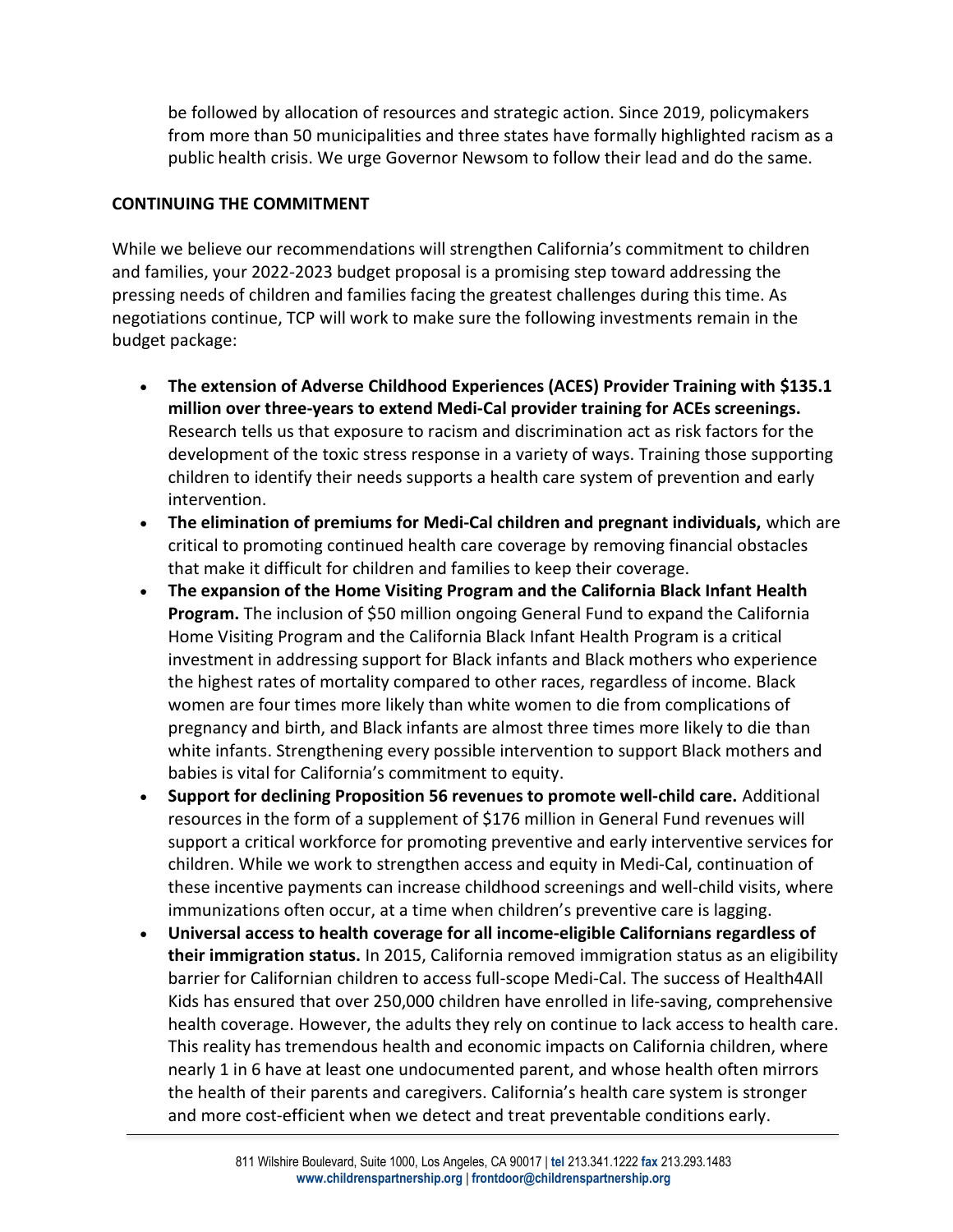Ensuring that all Californians can count on routine and preventive medical care is vital to the well-being and long-term sustainability of our state.

- Restoration of grant funding for Tribal Health Programs, which provide health care services to American Indian (AI) populations, both on tribal land and in urban areas, and operate in designated Health Professional Shortage Areas. In California, there are at least 199,642 children and youth under 18 who identify as American Indian/Alaska Native (AI/AN), including those who also identify with another race or ethnicity, making up just over 2% of the state's 9 million children. Restoring grant funding for Tribal Health Programs could expand health care services to the remaining 5,400 children currently eligible, but not enrolled in health coverage.
- Expansion of the California Food Assistance Program (CFAP) to Californians age 55 and older. In order to effectively address increasing food insecurity, reduce poverty and homelessness, and support California's recovery from the impact of COVID-19, CFAP should be expanded to all Californians, regardless of immigration status. In a state where half of all children have at least one parent who was born outside of the US, ensuring every member of the family is financially secure, housed and fed can help predict better social and educational outcomes for children later in life. Additionally, grandparents in the U.S. care for 1 out of 4 children under the age of five. As the COVID-19 pandemic has made clear, the health of each of us is deeply interconnected with that of every Californian and this is especially true for our children.
- Expansion of the Young Child Tax Credit (CTC). The Young CTC will provide a \$1,000 refundable tax credit to low-income earners with a child age 5 or younger to families that file returns without income, allowing more families to benefit, and indexing the credit to inflation, which will prevent the erosion of its value. Tax credits are critical in protecting the health and well-being of children. Income significantly contributes to opportunities for good health. A recent study found that cash stipends provided to mothers for the first year of their children's lives appears to have changed the babies' brain activity in ways associated with stronger cognitive development.
- Creation of the Foster Youth Tax Credit. In its first one-of-a-kind policy, the Foster Youth Tax Credit would provide young adults ages 18 to 25 in California a \$1,000 check if they spent at least one day in foster care after age 13. Foster youth transitioning to adulthood face serious instability in their lives. Bringing stability to these youth as they adjust in the transition to adulthood supports their economic and wellbeing projections long after they receive these funds.
- Continued investment in universal meals program & nutrition. Included in the proposal is \$596 million for the state to take on the costs of the universal meals program, replacing current federal funds as well as \$3 million for the School Breakfast and Summer Meal Start-Up and Expansion Grant Program. In the Spring of 2020, TCP partnered with The Education Trust West, an education justice organization in California, on a survey of 600 families with young children, when the COVID-19 pandemic began, and found that over 1 in 3 parents had skipped or reduced the size of their own meals. Additionally, over 1 in 2 parents worried about not being able to afford basic expenses like healthcare, food and housing. Investing in meal and nutrition programs in a sustainable manner creates healthy environments in which children and families can reach their full potential.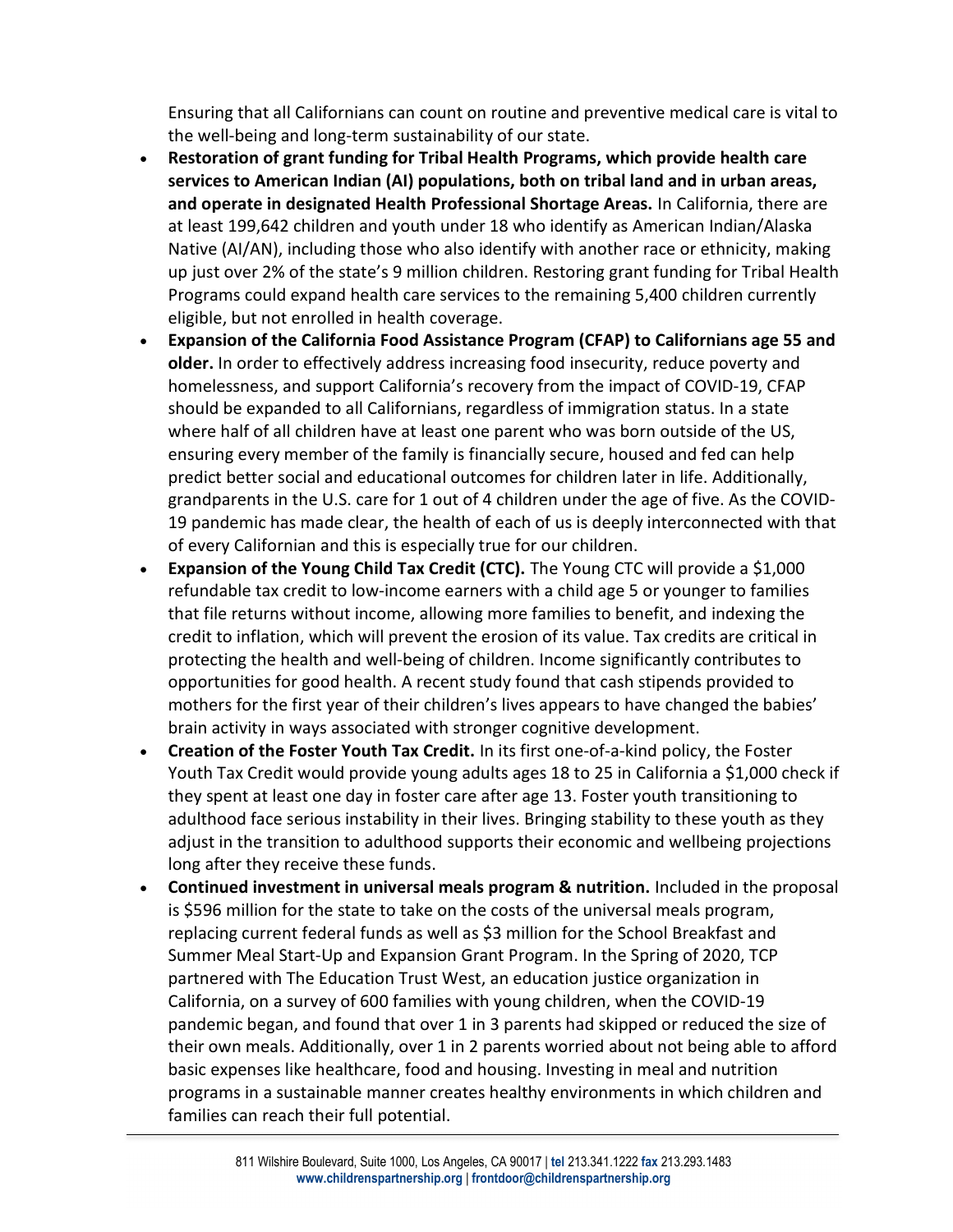- Expand broadband infrastructure through a \$6 billion investment over three years as part of a statewide plan, an effort first enacted through last year's state budget. This investment intends to increase affordability and enhance access to broadband for all Californians.
- Support for new arrivals and border communities with pandemic response. The budget provides \$74 million to support continued COVID-19 pandemic response and humanitarian efforts for newly arrived migrants and local border communities. Creating safe and welcoming communities for our children starts with how we treat individuals seeking a better life for themselves and their families at our borders. Research tells us that children who experience or witness immigration-related arrests, detentions and deportations of family members experience negative psychological outcomes as well as material hardship.
- Provide all children a stable family. We applaud the inclusion of \$1 million in ongoing resources for the California Department of Social Services (CDSS) to provide additional technical assistance and training to counties in meeting the need for children in foster care and unaccompanied minors to be connected to a permanent family. Children experience a series of tribulations as a result of migration or contact with the child welfare system. These youth experience many issues that result from complex trauma exposure to multiple traumatic incidents that are often repeated, prolonged and extreme, and can affect child physical and mental development. Addressing the unique needs of these youth when they arrive or come in contact with a public system, in a manner that addresses their best interests, helps their severely compromised trajectory. Funding the sustainability of programming as well as working across agencies will support children to reach their full potential.

We are excited by the prospect of further improving upon this strong budget proposal and look forward to working with the Administration and Legislature to advance solutions in the best interests of California's children and our communities.

Please contact Aracely Navarro, Director, Government & Community Relations at anavarro@childrenspartnership.org or (916) 838-7295 if you have any questions about our state budget priorities.

Sincerely,

Mayra alvarez

Mayra E. Alvarez, MHA President

cc: Richard Figueroa, Office of Governor Gavin Newsom Tam Ma, Office of Governor Gavin Newsom Nichole Muñoz-Murillo, Office of Governor Gavin Newsom Giannina Pérez, Governor's Office, Senior Advisor on Early Childhood